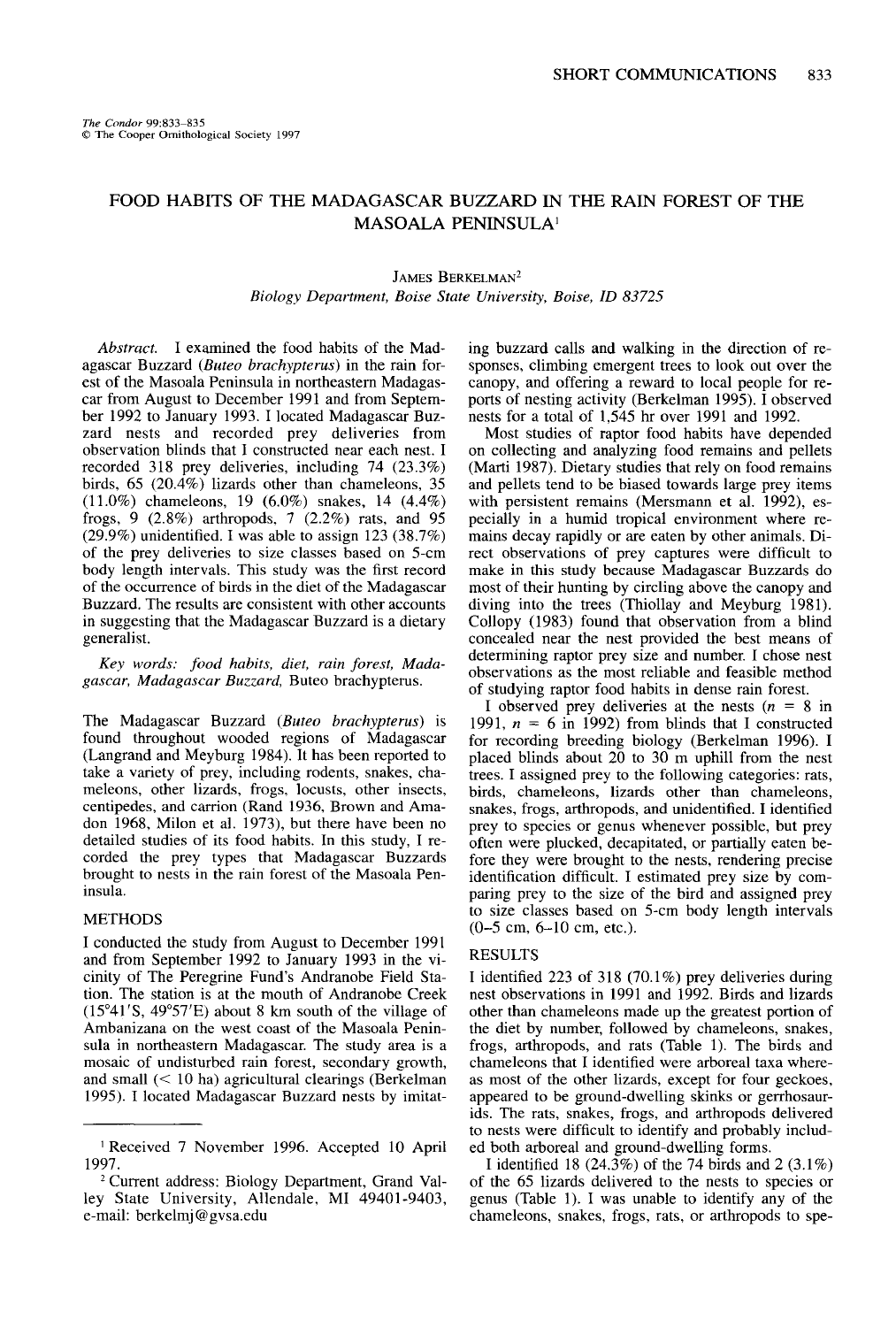|                                                                                                                                                                                                                                                                                                                                                                                                                                                          |  |               |                      |   |                                                        |   |           |   | Size Class (body length in cm) |   |           |   |           |   |           |    |           |    |                                                                                                                                                                          |   |       |
|----------------------------------------------------------------------------------------------------------------------------------------------------------------------------------------------------------------------------------------------------------------------------------------------------------------------------------------------------------------------------------------------------------------------------------------------------------|--|---------------|----------------------|---|--------------------------------------------------------|---|-----------|---|--------------------------------|---|-----------|---|-----------|---|-----------|----|-----------|----|--------------------------------------------------------------------------------------------------------------------------------------------------------------------------|---|-------|
|                                                                                                                                                                                                                                                                                                                                                                                                                                                          |  | $\frac{6}{5}$ | $\frac{1}{2}$        |   | $16 - 20$                                              |   | $21 - 25$ |   | $26 - 30$                      |   | $31 - 40$ |   | $41 - 50$ |   | $51 - 60$ |    | $61 - 70$ |    | Unknown                                                                                                                                                                  |   | Total |
| Prey Class                                                                                                                                                                                                                                                                                                                                                                                                                                               |  |               | eB                   | z | ek.                                                    | z | B,        | z | S,                             | z | ಳೆ        | z | S,        | z | ę         | ×, | e.        |    | g,                                                                                                                                                                       | z | S,    |
| Birds'                                                                                                                                                                                                                                                                                                                                                                                                                                                   |  | C             | ದ<br>ನ               |   |                                                        |   |           |   |                                |   |           |   |           |   |           |    |           |    | 56.8                                                                                                                                                                     |   |       |
| izards <sup>2</sup>                                                                                                                                                                                                                                                                                                                                                                                                                                      |  |               | <u>र्</u>            |   |                                                        |   |           |   |                                |   |           |   |           |   |           |    |           |    | 49.2                                                                                                                                                                     |   | 20.4  |
| hameleons <sup>3</sup>                                                                                                                                                                                                                                                                                                                                                                                                                                   |  |               |                      |   |                                                        |   |           |   |                                |   |           |   |           |   |           |    |           |    | $\overline{0}$                                                                                                                                                           |   |       |
| <b>Snakes</b>                                                                                                                                                                                                                                                                                                                                                                                                                                            |  |               |                      |   |                                                        |   |           |   |                                |   |           |   |           |   |           |    |           |    | 73.7                                                                                                                                                                     |   | ಸ     |
| Frogs                                                                                                                                                                                                                                                                                                                                                                                                                                                    |  |               | 11                   |   |                                                        |   |           |   |                                |   |           |   |           |   |           |    |           |    | $\frac{8}{3}$                                                                                                                                                            |   |       |
| Arthopods <sup>4</sup>                                                                                                                                                                                                                                                                                                                                                                                                                                   |  |               |                      |   |                                                        |   |           |   |                                |   |           |   |           |   |           |    |           |    | 66.7                                                                                                                                                                     |   | 2.8   |
| Rats                                                                                                                                                                                                                                                                                                                                                                                                                                                     |  |               | 28.6                 |   |                                                        |   |           |   |                                |   |           |   |           |   |           |    |           |    | 57.                                                                                                                                                                      |   | 22    |
| Jnknown                                                                                                                                                                                                                                                                                                                                                                                                                                                  |  | ٣             |                      |   |                                                        |   |           |   |                                |   |           |   |           |   |           |    |           | 88 | 92.6                                                                                                                                                                     | S | 29.9  |
| 1 Birds identified included four Souimanga Sunbirds (Nectarina souimanga), four Madagascar White-eyes (Zosterops maderaspatana), three Madagascar Bulbuls (Hypsipetes madagascariensis), three domestic chicks (Gallus<br>All chameleons were either Calumna sp. or Furcit<br>gallus), two Forest Fodies (Foudia omissa), and two j<br><sup>2</sup> Lizards identified included two Uroplatus fimbriat<br>not be distinguished to either genus or family |  |               | eries (Neomixis sp.) |   | er sp., but the two genera could not be distinguished. |   |           |   |                                |   |           |   |           |   |           |    |           |    | as (family Gekkonidae), two unidentified geckoes (Gekkonidae), and 23 lizards that were either Zonosaurus sp. (Getrhosauridae) or Amphiglossus sp. (Scincidae) but could |   |       |

TABLE 1. Numbers and size classes of prey items delivered to Madagascar Buzzard nests on the Masoala Peninsula in 1991 and 1992 ( $n = 318$ ).

**ties or genus. I was able to assign 123 (38.7%) of the 3 18 prey deliveries to size class. Snakes were the longest prey that I observed buzzards bringing to their nests.** 

### **DISCUSSION**

**This study is the first to document the numbers and size classes of different prey types taken by Madagascar Buzzards during the breeding season. Interestingly, although birds made up a third of the identifiable prey deliveries in this study, there have been no previous accounts of birds in the diet of the Madagascar Buzzard. Rand (1936) examined the contents of 21 buzzard stomachs and found rodents, snakes, chameleons, a frog, locusts, other insects, a centipede, and carrion but no birds. Others have reported only small mammals, reptiles, amphibians, and invertebrates in the buzzard 's diet (Brown and Amadon 1968, Milon et al. 1973).** 

**My results are consistent with other accounts in suggesting that the Madagascar Buzzard is a dietary generalist (Brown and Amadon 1968, Milon et al. 1973). Steenhof and Kochert (1988) studied the diets of three raptor populations in the Snake River Canyon of Idaho and found that the species with the most generalized diet, the Red-tailed Hawk (Bureo iamaicensis), exhibited the greatest increase in dietary diversity following a population crash in the primary prey species. The generalist strategy is favored for predators that spend more time searching for rather than pursuing prey (Schoener 1971). Since the soar-stoop hunting method of the Madagascar Buzzard (Thiollay and Meyburg 1981) involves a long search time, a generalized diet is favored.** 

I thank Victor, Fortunat, Fortuné, Barthélemy, Palôtte, Martin, and Fulgence for field assistance in Mad**agascar. I thank R. T Watson for doing much of the groundwork that made this study possible. I thank T J. Cade, M. J. Bechard, J. C. Munger, R. T Watson, J. D. Fraser, and M. Fuller for reviewing drafts of the manuscript. I thank The Peregrine Fund, Boise State University, and the Explorer 's Club for providing funding to support this research.** 

## **LITERATURE CITED**

- **BERKELMAN, J. 1995. Nest-site characteristics of the Madagascar Buzzard in the rain forest of the Masoala Peninsula. Condor 97:273-275.**
- **BERKELMAN, J. 1996. Breeding biology of the Madagascar Buzzard in the rain forest of the Masoala Peninsula. Condor 98:624-627.**
- **BROWN, L., AND D. AMADON. 1968. Eagles, hawks, and falcons of the world. Wellfleet Press, Seacaucus, NY.**
- **COLLOPY, M. W. 1983. A comparison of direct observations and collections of prey remains in determining the diet of golden eagles. J. Wildl. Manage. 47:360-368.**
- **LANGRAND, O., AND B. -U. MEYBURG. 1984. Birds of prey and owls in Madagascar: their distribution, status, and conservation, p. 3-13. In J. M. Mendelsohn and C W. Sapsford [eds.], Proc. Symp. African Predatory Birds, Natal Bird Club, Durban, South Africa.**